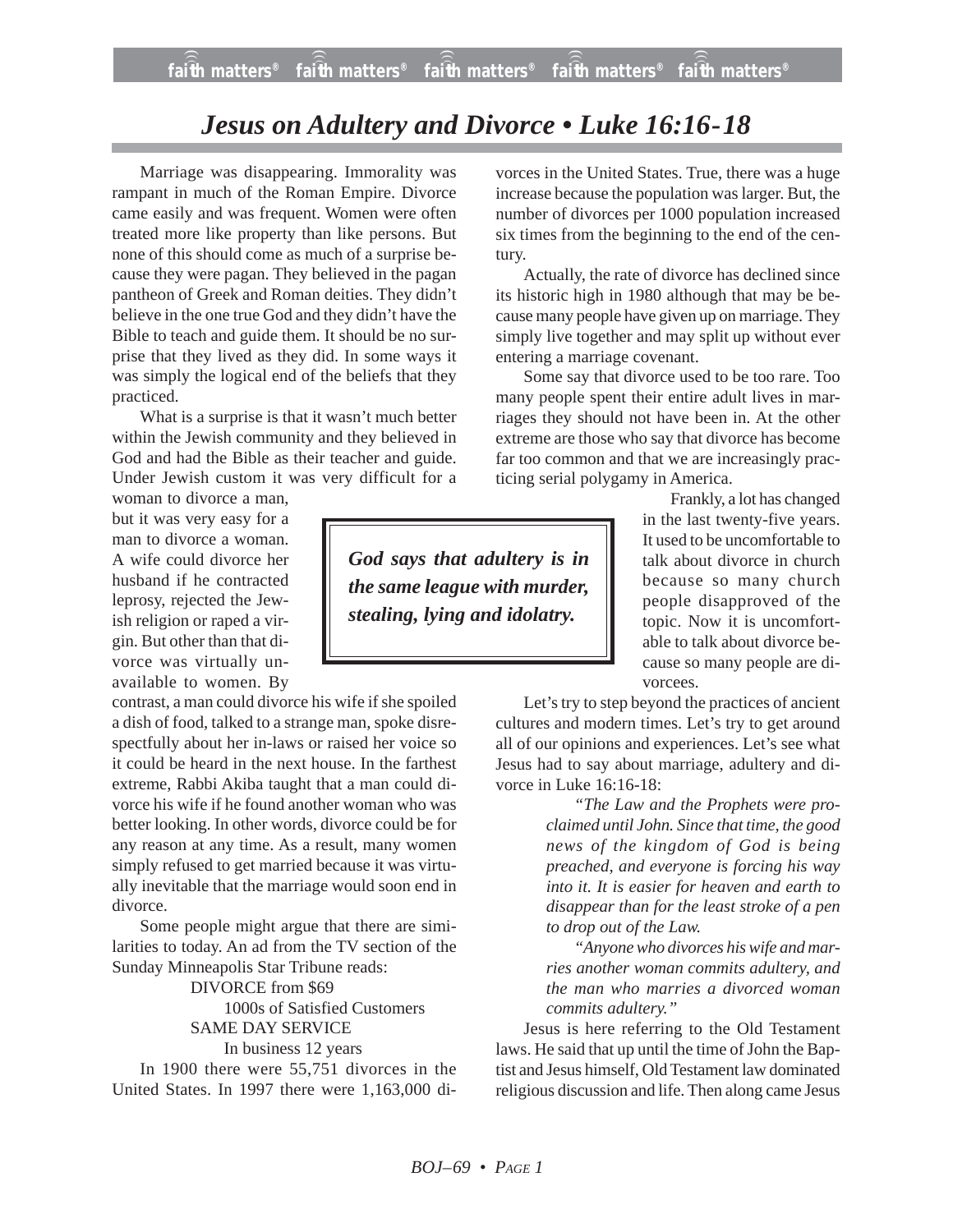## **faith matters® faith matters® faith matters® faith matters® faith matters®** ))) ))) ))) ))) )))

with very good news. He taught that God loves us and wants us; that God wants to forgive our sins; that God is on our side and we don't need to be afraid of him. All we need to do is accept him and we can be the recipients of God's wonderful grace and goodness.

That message was so powerful that people by the thousands flocked to Jesus and to his kingdom and his message. It was such a stampede that they were like a crowd breaking down doors in order to get to Jesus and absorb his teaching. But some people assumed that all God's rules disappeared. They were so enthusiastic about God's grace that they were convinced they could do absolutely anything. They thought, "Since God loves and forgives, anything goes. Sin like crazy and don't worry about it. God will forgive you. There are no more rules."

But Jesus insisted that it's not like that. God's moral laws don't change. In Jesus' words, *"It is easier for heaven and earth to disappear than for the least stroke of a pen to drop out of the Law."* In other words, God's moral laws are the same as they have always been.

If you write a capital E and omit the bottom horizontal line, you change the letter from E to F and change the meaning of the word and the sentence. Jesus says that heaven and earth will disappear before the tiniest little stroke of a pen can or will be taken out of God's moral law.

Jesus gave an example of one of God's laws that doesn't change. He said, *"Anyone who divorces his wife and marries another woman commits adultery, and the man who marries a divorced woman commits adultery."* He was specifically talking about people who make up reasons for divorce, end their marriages and marry someone else. This may be legal by the laws of earth but it is adultery by the laws of God.

Jesus is saying that marriage is permanent. A man can't morally just divorce his wife and marry someone else. To do so is wrong, it is sin, whether local law permits it or not. For a man to leave the permanent relationship of marriage and marry someone else is to commit adultery. And adultery is sin.

Adultery is sexual activity outside of marriage. It is one of the Ten Commandments in Exodus 20:14, *"You shall not commit adultery."*

Adultery is primarily a sin against God. That's not the way most people think of it. Most people think of it as a sin against a spouse. Most people think of it as a sexual sin. Actually, lots of people don't think of adultery as sin at all. They see it as something they do for some reason they have chosen.

Shock radio celebrity Howard Stern says, "It's okay for a man to commit adultery if his wife is ugly." While such a statement should be patently offensive to anyone who hears it, such an attitude is outrageously sinful against God.

God says that adultery is in the same league with murder, stealing, lying and idolatry. It is a serious affront to God that deeply offends and hurts him. Adultery represents everything that is the opposite of what God stands for. It represents breaking promises; lying; stealing what rightfully belongs to someone else; invading an intimate covenant relationship; undermining marriage and family which is the basis of God's design for human relationships and society. No one can commit adultery without offending and alienating God himself. Jesus says that anyone who divorces and marries someone else commits adultery.

If this is what God says it is no wonder he is quoted in the last book of the Old Testament in Malachi 2:16 as saying, *"I hate divorce."* God hates it when marriages he has blessed split up. God hates it when people end relationships he wanted to stick together. God hates it when families are divided. God hates it when hearts are broken. God hates it when good dreams are shattered. God hates it when innocent people are victimized by others who destroy or abandon a marriage. God hates divorce.

Please don't misunderstand. God doesn't hate divorcees. In fact, God himself is a divorcee. He says in the Old Testament in Jeremiah 3:8 that he divorced Israel for adultery. So when God says he hates divorce he is speaking out of his own experience. God himself was the innocent victim of the sin of adultery. God understands the pain. He has been there. He has personally gone through his own traumatic divorce. He was deeply hurt. God hates divorce. But, God never hates people who are divorced. He hates what divorce does to people.

I suppose you could compare it to cancer or car accidents or alcoholism. God must hate what all of these do to people as well, but he loves the people who are the victims of diseases and accidents and poor personal choices.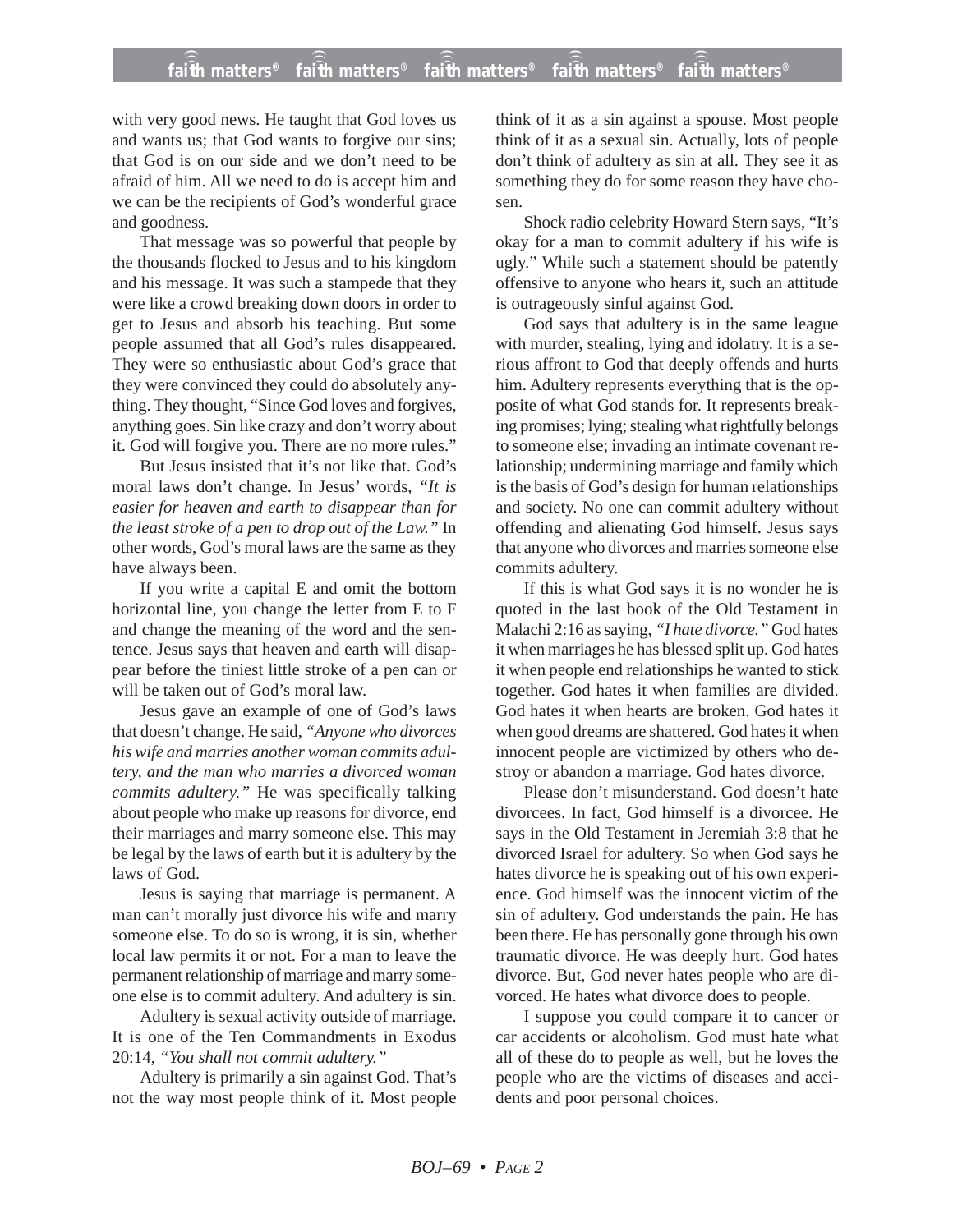## **faith matters® faith matters® faith matters® faith matters® faith matters®** ))) ))) faith matters<sup>®</sup> ))) )))

This is a very important distinction. If you are divorced, please don't ever think that God hates you. Don't ever think he abandons you or is not on your side. The truth is that whoever you are, whether you are an innocent victim of someone else's behavior or you are the person who has hurt someone else, God loves you. It is the divorce which God hates.

Having said all this, let me state that Jesus clearly taught that adultery may result in divorce. It's not recorded in Luke's biography of Jesus but you can read Jesus' words in Matthew 19:3-9:

> *Some Pharisees came to Jesus to test him. They asked, "Is it lawful for a man to divorce his wife for any and every reason?"*

> *"Haven't you read," he replied, "that at the beginning the Creator 'made them male and female,' and said, 'For this reason a man will leave his father and mother and be united to his wife, and the two will become one flesh? So they are no longer two, but one. Therefore what God has joined together, let man not separate."*

> *"Why then," they asked, "did Moses command that a man give his wife a certificate of divorce and send her away?"*

*Jesus replied, "Moses permitted you to divorce your wives because your hearts were hard. But it was not this way from the beginning. So Jesus is back to saying, I'm talking about the*

*moral law of God from the very beginning. I tell you that anyone who divorces his wife, except for marital unfaithfulness, and marries another woman commits adultery."*

Here Jesus gives further explanation of what he said in Luke 16. In Luke 16 he taught the basic principle of God's law that marriage is permanent. But some people must have asked him, "What if my husband or wife commits adultery? Do I have to stay married even then?" Jesus then restated the basic principle but he added an exception: *"I tell you that anyone who divorces his wife, except for marital unfaithfulness, and marries another woman commits adultery."*

*Jesus came from heaven to earth to give all of us the very best life possible, both for now and forever.*

So, Jesus taught that a person whose spouse is unfaithful may divorce that person and remarry. It is Jesus' one exception. It kind of makes sense when you understand that under the Old Testament code a person who committed adultery was stoned to death and the surviving spouse was widowed and therefore was free to remarry. Jesus taught that the stoning is discontinued but the innocent spouse has the right to divorce. It is a right that might not be exercised. The person may forgive and stay married.

Later in the New Testament St. Paul added another exception to the list in I Corinthians 7. By this time there were many individuals who were becoming Christians but were married to spouses who didn't believe. Some of them said, "If you don't renounce your Christian faith, I'm leaving." St. Paul taught about what to do in this very difficult situation. He said to let the other person leave. As painful as it is, let the unbeliever leave. In such a case, the Christian may be divorced and remarry. Here's what he said in I Corinthians 7:15: *". . . if the unbeliever leaves, let him do so. A believing man or woman is not bound in such circumstances; God has called us to live in peace."*

> All of this tells us that God greatly cares about our relationships. When a Christian is married to a non-Christian God wants the Christian to love the other person with the hope that the other person can be won over and become a Christian. But, if that doesn't work and the

partner leaves, God wants us to go on in peace.

Let me summarize these teachings of Jesus and the New Testament in a short list. First, marriage is permanent. Next, divorce is unusual. And third, sexual unfaithfulness and desertion are the biblical grounds for divorce and remarriage.

These teachings of Jesus are powerful and important for all Christians. But they also raise many unanswered questions about specific personal situations. Obviously, the Bible does not fully address every one of our individual circumstances. But, what we must do is judge our situations in the light of the Bible's teachings—and not the other way around!